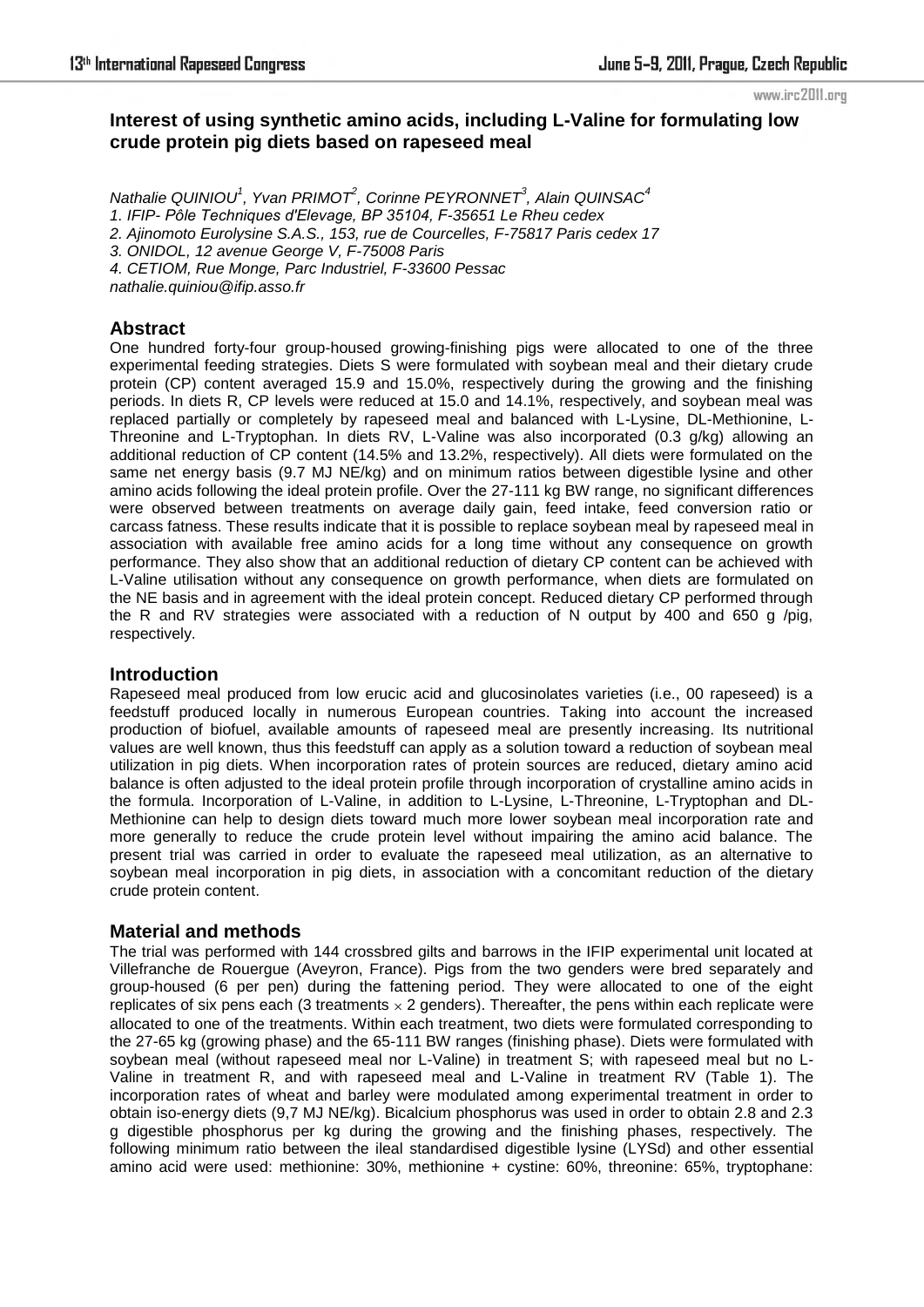20%, valine: 70%, isoleucine: 55%, leucine: 100%, histidine32%, and the ratio between digestible tryptophane and digestible large neutral amino acids was at least 5%.

Experimental diets were sampled periodically in order to check in the accordance with the formula. The pigs were weighed individually every two or three weeks after 16h fasting. The cumulated feed intake per pen was measured between two BW recording in order to calculate the average daily feed intake (ADFI). Pigs were slaughtered in a commercial slaughterhouse in three groups every seven days depending on the time they reached the minimum expected slaughter weight (i.e., 107 kg). At slaughter, backfat (G34) and muscle (M34) thicknesses between the 3 $^{\text{rd}}$  and 4<sup>th</sup> last ribs were measured and used to calculate the carcass lean content: 62,19 - 0,729 G34 + 0,144 M34.

| <b>Stage</b>                       | <b>Growing phase</b> |     |              |     |           |     | <b>Finishing phase</b> |     |           |     |           |     |
|------------------------------------|----------------------|-----|--------------|-----|-----------|-----|------------------------|-----|-----------|-----|-----------|-----|
| <b>Diet</b>                        | $\mathbf s$          |     | $\mathsf{R}$ |     | <b>RV</b> |     | ${\bf S}$              |     | ${\sf R}$ |     | <b>RV</b> |     |
| Barley                             | $\overline{517}$     |     | 256          |     | 277       |     | 629                    |     | 300       |     | 470       |     |
| Wheat                              | 289                  |     | 564          |     | 556       |     | 200                    |     | 540.4     |     | 396.7     |     |
| Soybean meal 46                    | 161                  |     | 50.6         |     | 28.5      |     | 144.5                  |     | 0         |     | 0         |     |
| Rapeseed meal                      | $\pmb{0}$            |     | 95           |     | 103       |     | 0                      |     | 132       |     | 104       |     |
| L -Lysine HCI                      | 2.7                  |     | 4.5          |     | 5.0       |     | 1.9                    |     | 4.1       |     | 4.5       |     |
| DL-Methionine                      | 0.4                  |     | 0.4          |     | 0.4       |     | 0.2                    |     | 0.2       |     | 0.3       |     |
| L-Threonine                        | 0.8                  |     | 1.4          |     | 1.6       |     | 0.5                    |     | 1         |     | 1.3       |     |
| L Tryptophan                       | $\mathsf 0$          |     | 0.2          |     | 0.3       |     | 0                      |     | 0.2       |     | 0.2       |     |
| L-Valine                           | $\mathbf 0$          |     | 0            |     | 0.3       |     | 0                      |     | 0         |     | 0.3       |     |
| Salt                               | 3.5                  |     | 3.5          |     | 3.5       |     | 3.5                    |     | 3.5       |     | 3.5       |     |
| Dicalcium phosphate                | 4.8                  |     | 3.9          |     | 3.9       |     | 0.7                    |     | 0         |     | 0         |     |
| Limestone                          | 12.9                 |     | 12.6         |     | 12.6      |     | 11.8                   |     | 10.7      |     | 11.3      |     |
| Rapeseed oil                       | 5.0                  |     | 5.0          |     | 5.0       |     | 5.0                    |     | 5.0       |     | $5.0\,$   |     |
| Vitamin<br>and<br>trace<br>mineral |                      |     |              |     |           |     |                        |     |           |     |           |     |
| mixture and phytases               | 2.9                  |     | 2.9          |     | 2.9       |     | 2.9                    |     | 2.9       |     | 2.9       |     |
| Nutritional values <sup>1</sup>    |                      |     |              |     |           |     |                        |     |           |     |           |     |
| Dry mater, g                       | 880                  | 889 | 874          | 879 | 875       | 880 | 882                    | 889 | 873       | 881 | 876       | 885 |
| Crude fibre Weende, g              | 33                   |     | 38           |     | 39        |     | 35                     |     | 40        |     | 41        |     |
| Starch, g                          | 449                  | 465 | 477          | 487 | 483       | 487 | 455                    | 457 | 486       | 477 | 490       | 495 |
| Ashes, g                           | 50                   | 47  | 46           | 41  | 46        | 43  | 45                     | 44  | 41        | 38  | 41        | 37  |
| Calcium, g                         | 7.4                  |     | 7.5          |     | 7.5       |     | 5.9                    |     | 5.9       |     | 5.9       |     |
| Phosphorus (P), g                  | 4.6                  |     | 4.8          |     | 4.8       |     | 3.9                    |     | 4.3       |     | 4.1       |     |
| Digestible P (as mash), g          | 2.8                  |     | 2.8          |     | 2.8       |     | 2.3                    |     | 2.4       |     | 2.3       |     |
| Ether extract, g                   | 22                   | 22  | 21           | 21  | 21        | 22  | 22                     | 23  | 21        | 22  | 22        | 23  |
| Crude protein, g                   | 159                  | 162 | 150          | 149 | 145       | 149 | 150                    | 158 | 141       | 146 | 132       | 139 |
| Digestible protein, g              | 132                  |     | 122          |     | 117       |     | 123                    |     | 111       |     | 103       |     |
| Lysine, g                          | 9.4                  | 9.1 | 9.4          | 9.2 | 9.4       | 9.6 | 8.4                    | 8.5 | 8.5       | 8.4 | 8.4       | 8,6 |
| Digestible amino acids             |                      |     |              |     |           |     |                        |     |           |     |           |     |
| Lysine, (LYSd), g                  | 8.3                  |     | 8.3          |     | 8.3       |     | 7.3                    |     | 7.3       |     | 7.3       |     |
| Methionine, % LYSd                 | 31                   |     | 31           |     | 30        |     | 31                     |     | 32        |     | 31        |     |
| Met+cystine, % LYSd                | 62                   |     | 65           |     | 64        |     | 65                     |     | 71        |     | 66        |     |
| Threonine, % LYSd                  | 65                   |     | 66           |     | 66        |     | 66                     |     | 65        |     | 65        |     |
| Tryptophan, % LYSd                 | 20                   |     | 20           |     | 21        |     | 21                     |     | 22        |     | 20        |     |
| Isoleucine, % LYSd                 | 67                   |     | 58           |     | 55        |     | 71                     |     | 59        |     | 54        |     |
| Valine, % LYSd                     | 78                   |     | 70           |     | 70        |     | 84                     |     | 74        |     | 73        |     |
| Leucine, % LYSd                    | 116                  |     | 105          |     | 100       |     | 125                    |     | 110       |     | 101       |     |
| Histidine, % LYSd                  | 40                   |     | 37           |     | 35        |     | 43                     |     | 39        |     | 35        |     |
| Digestible energy, kcal            | 3240                 |     | 3184         |     | 3169      |     | 3232                   |     | 3168      |     | 3157      |     |
| Net energy (NE), MJ                | 9.7                  |     | 9.7          |     | 9.7       |     | 9.7                    |     | 9.7       |     | 9.7       |     |
| LYSd / NE, g/MJ                    | 0.85                 |     | 0.85         |     | 0.85      |     | 0.75                   |     | 0.75      |     | 0.75      |     |

*Table 1 : Nutritional characteristics of the experimental diets.* 

1. Normal character: expected value, italic character: result of the chemical analyses.

Data were submitted to an analysis of variance with the treatment  $(T, n=3)$ , the gender  $(G, n=2)$ , the interaction between T and G and the replicate as the main effects (proc GLM, SAS, version 8.02, SAS Institute Inc., USA). Individual data were analysed with the pen as the experimental unit. Average growth performance per gender and treatment were used in order to parameterize growth profiles under the InraPorc® software and to assess the N and P output per pig.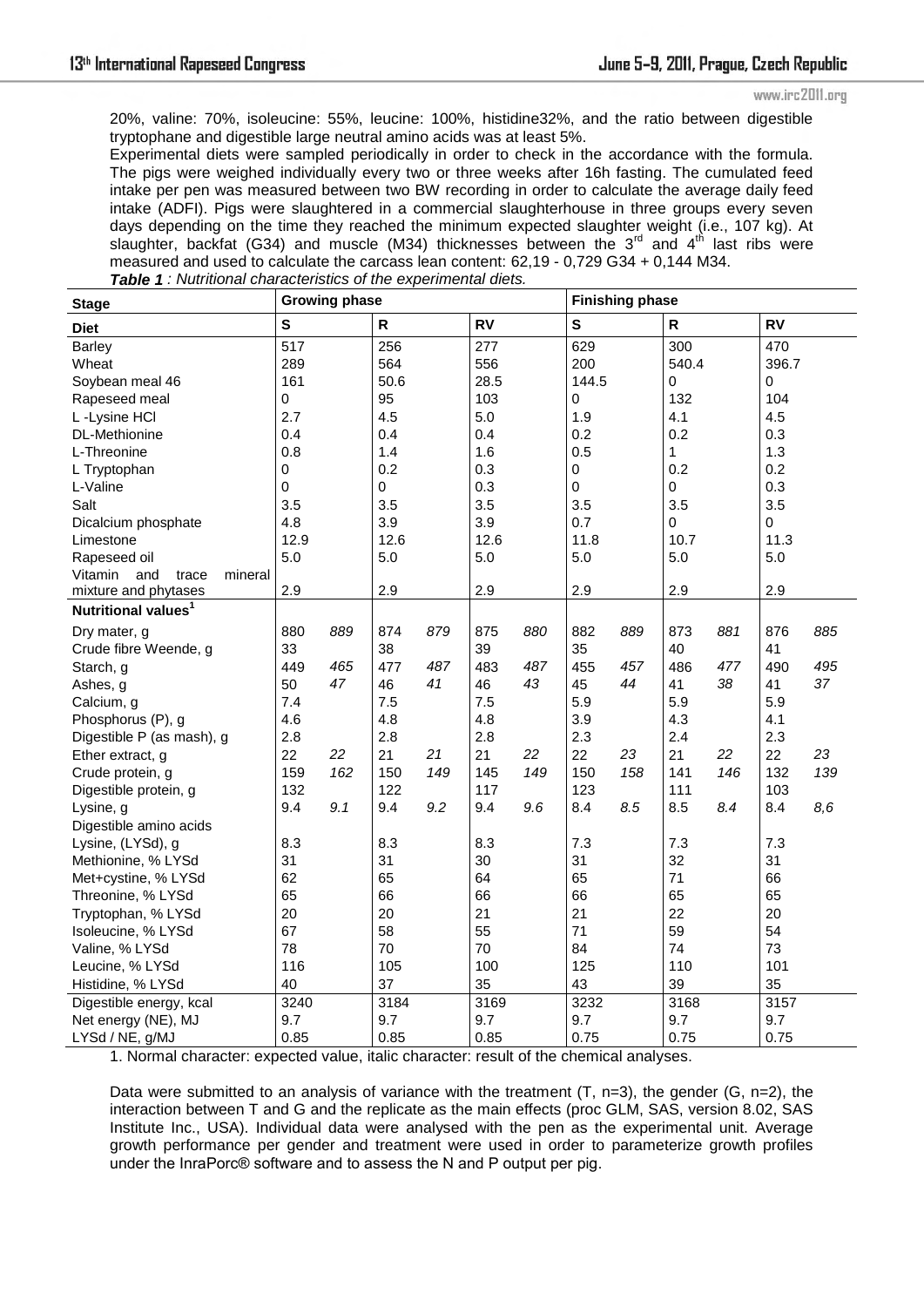### **Results and discussion**

No significant interaction was observed between the treatment and the gender on growth performance or carcass characteristics (Table 2). Neither the AGD, FCR nor carcass leanness were influenced by the treatment.

A lower N intake was observed with diets R and RV (-7 and -11% than with diets S, respectively). However, this reduction did not compensate for the lower N digestibility for diets R and RV that resulted from the lower crude protein digestibility from rapeseed meal. Therefore the faecal N output was increased with these two later diets (+7 and +6%, respectively).

| Table 2: Growth performance over the 27 to 111 kg body weight range and carcass characteristics. |                 |       |                 |       |                |       |                |                         |         |           |  |
|--------------------------------------------------------------------------------------------------|-----------------|-------|-----------------|-------|----------------|-------|----------------|-------------------------|---------|-----------|--|
|                                                                                                  | Treatment       |       |                 |       |                |       |                | <b>Statistics</b>       |         |           |  |
|                                                                                                  | $\overline{R}$  |       | $\overline{RV}$ |       | $\overline{s}$ |       | <b>RSD</b>     | $\overline{\mathsf{T}}$ | G       | ${\sf R}$ |  |
| N. obs                                                                                           | $\overline{47}$ |       | 48              |       | 47             |       |                |                         |         |           |  |
| Body weight, kg <sup>1</sup>                                                                     |                 |       |                 |       |                |       |                |                         |         |           |  |
| Initial                                                                                          | 27.4            |       | 27.5            |       | 27.4           |       | 0.5            |                         |         | $***$     |  |
| Transition                                                                                       | 65              |       | 65              |       | 65             |       | 3              |                         | $***$   |           |  |
| Slaughter                                                                                        | 111             |       | 111             |       | 111            |       | 3              |                         |         |           |  |
| Fattening duration, j <sup>1</sup>                                                               |                 |       |                 |       |                |       |                |                         |         |           |  |
| Before transition                                                                                |                 |       | 42              |       |                |       |                |                         |         |           |  |
| Before slaughter                                                                                 | 105             |       | 105             |       | 103            |       | 5              | $T\times G^{**}$        | ***     | ***       |  |
| ADG, $g/d^1$                                                                                     | 801             |       | 801             |       | 818            |       | 52             |                         | ***     |           |  |
| Growing phase                                                                                    | 897             |       | 900             |       | 900            |       | 58             |                         | ***     | ***       |  |
| Finishing phase                                                                                  | 738             |       | 735             |       | 763            |       | 59             |                         | $\star$ |           |  |
| N. pens                                                                                          | 8               |       | 8               |       | 8              |       |                |                         |         |           |  |
| ADFI, $kg/d^2$                                                                                   | 2.34            |       | 2.38            |       | 2.33           |       | 0.10           |                         | ***     |           |  |
| Growing phase                                                                                    | $2.15^{a}$      |       | $2.18^{a}$      |       | $2.07^{b}$     |       | 0.07           |                         | ***     |           |  |
| Finishing phase                                                                                  | 2.46            |       | 2.51            |       | 2.51           |       | 0.13           |                         | ***     |           |  |
| IC, $kg/kg2$                                                                                     | 2.94            |       | 2.97            |       | 2.87           |       | 0.10           |                         |         |           |  |
| Growing phase                                                                                    | 2.39            |       | 2.42            |       | 2.33           |       | 0.09           |                         |         |           |  |
| Finishing phase                                                                                  | 3.38            |       | 3.43            |       | 3.31           |       | 0.14           |                         |         |           |  |
| Carcass, kg <sup>1</sup>                                                                         | 90.9            |       | 91.3            |       | 91.4           |       | 2.9            |                         |         |           |  |
| Dressing percentage <sup>3</sup>                                                                 | 81.8            |       | 82.0            |       | 82.0           |       | 1.2            |                         |         |           |  |
| Backfat G34, mm <sup>3</sup>                                                                     | 13              |       | 14              |       | 13             |       | $\sqrt{3}$     |                         | ***     |           |  |
| Muscle M34, mm <sup>3</sup>                                                                      | 62              |       | 62              |       | 63             |       | $\overline{4}$ |                         |         |           |  |
| Carcass leanness, % <sup>3</sup>                                                                 | 61.3            |       | 60.9            |       | 61.8           |       | 2.0            |                         | $***$   |           |  |
| Nitrogen, kg/pig <sup>4</sup>                                                                    |                 |       |                 |       |                |       |                |                         |         |           |  |
| Intake                                                                                           | 6,06            | (100) | 5,65            | (93)  | 5,40           | (89)  |                |                         |         |           |  |
| Retained                                                                                         | 2,03            | (100) | 2,02            | (99)  | 2,03           | (100) |                |                         |         |           |  |
| Output                                                                                           | 4,03            | (100) | 3,63            | (90)  | 3,37           | (84)  |                |                         |         |           |  |
| in faeces                                                                                        | 1,07            | (100) | 1,15            | (107) | 1,13           | (106) |                |                         |         |           |  |
| in urine                                                                                         | 2,96            | (100) | 2,49            | (84)  | 1,24           | (76)  |                |                         |         |           |  |
| Phosphorus, g/pig <sup>4</sup>                                                                   |                 |       |                 |       |                |       |                |                         |         |           |  |
| Intake                                                                                           | 1,03            | (100) | 1,10            | (107) | 1,08           | (105) |                |                         |         |           |  |
| Retained                                                                                         | 0,43            | (100) | 0,42            | (100) | 0,43           | (100) |                |                         |         |           |  |
| Output                                                                                           | 0,60            | (100) | 0,67            | (112) | 0,65           | (108) |                |                         |         |           |  |
| in faeces                                                                                        | 0,41            | (100) | 0,47            | (115) | 0,46           | (112) |                |                         |         |           |  |
| in urine                                                                                         | 0,19            | (100) | 0,20            | (106) | 0, 19          | (100) |                |                         |         |           |  |

*1. Model 1: split-plot variance analysis with the treatment (T, n=3), gender (G, n=2), interaction TxG and replicate (R,=8) as main effects. The pen was considered as the experimental unit.* 

*2. Model 2: variance analysis from average data per pen with T, G, TxG and R as the main effects.* 

*3. Model 3: the slaughter body weight was introduced as a covariate in the statistical model 1.* 

*4. Assessed using InraPorc software.* 

In spite of this, the overall N output was reduced by 10% with diets R and by 16% with diets RV because of the important reduction of urinary N output (-16 and -24%, respectively).

Data were submitted to an analysis of variance with the treatment  $(T, n=3)$ , the gender  $(G, n=2)$ , the interaction between T and G and the replicate as the main effects (proc GLM, SAS, version 8.02, SAS Institute Inc., USA). Individual data were analysed with the pen as the experimental unit. Average growth performance per gender and treatment were used in order to parameterize growth profiles under the InraPorc® software and to assess the N and P output per pig.